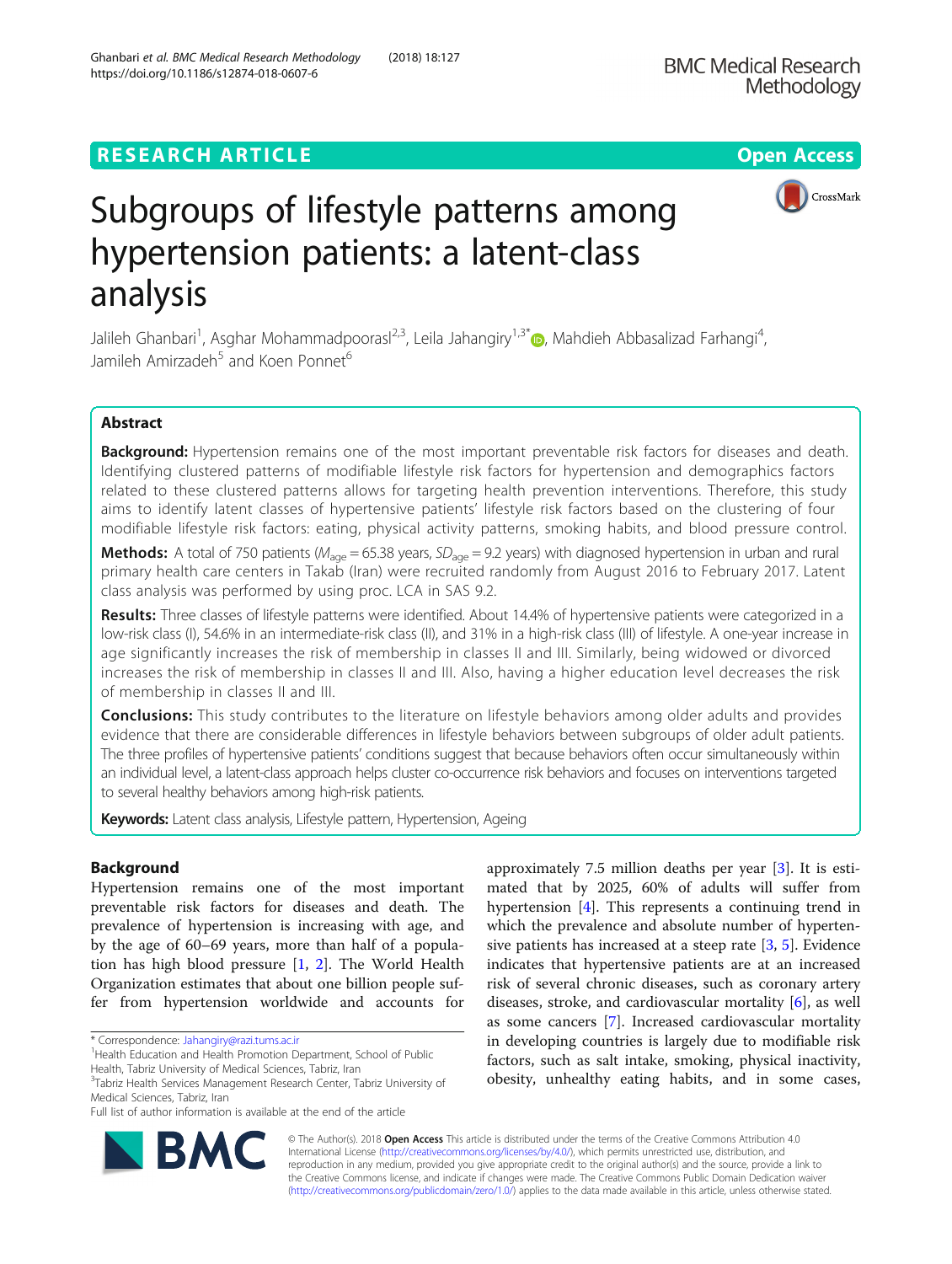non-modifiable risk factors, such as age, gender, and heredity [[8\]](#page-6-0).

A systematic review of studies on hypertension among Iranian adults revealed that the prevalence of hypertension is 60% [\[9](#page-6-0)]. Recent evidence of the Framingham Heart Study indicates that systolic blood pressure is the most prevalent type of hypertension in patients aged 50 or above, so that by increasing the age, SBP increases by 10% per decade [[10](#page-6-0)]. The pattern of diastolic blood pressure, however, differs with ageing, i.e. it increases until people are in the fifth decade, and slowly declines when people are over 60 years old [[11\]](#page-6-0).

Effective lifestyle modification programs and affordable strategies to control high blood pressure would benefit the at-risk populations  $[12]$  $[12]$ . The main causes of mortality in adults, especially in older adults, are that 53% of deaths are linked to unhealthy lifestyles and behaviors [[13\]](#page-6-0), like physical inactivity, tobacco smoking, poor diet, and excessive alcohol consumption. Most often, these unhealthy behaviors occur simultaneously or cluster within individuals [[14,](#page-6-0) [15\]](#page-6-0). To date, the majority of studies focus only on changing a single unhealthy behavior. However, interventions that target these unhealthy behaviors simultaneously are necessary [[16\]](#page-6-0). Traditional cluster and factor analyses are designed for continuous variables, but a latent-class analysis (LCA) is suitable for discrete and dichotomous variables. Hence, some studies report that an LCA seems to be logical and is a more informative approach for describing health behaviors [\[17,](#page-6-0) [18](#page-6-0)].

An LCA is a commonly used empirical approach to identifying subpopulations by shared item response patterns. It is also a commonly used data reduction tool for analyzing multivariate categorical data [\[18](#page-6-0)]. A finite number of exclusive classes of individuals categorized as latent variables is assumed to compose this population [[19\]](#page-6-0). An LCA can be used to identify lifestyle indicators as being healthy or less healthy and can help inform preventive health efforts to modify disease outcomes. Only a few studies have applied an LCA to help investigate lifestyle risk factor clustering [\[17](#page-6-0), [19](#page-6-0), [20](#page-6-0)]. A recent study used an LCA approach to predict healthy lifestyle patterns among retirement-aged older adults [\[17](#page-6-0)]. The authors identified two classes of lifestyle patterns: healthy (53% men and 72% women) and less healthy lifestyles. They found there are meaningful gender differences in lifestyle behaviors among older adults.

Identifying the clustered patterns of modifiable lifestyle risk factors for hypertension and demographics factors related to clusters of unhealthy lifestyle factors allows targeting health prevention interventions. It is important, particularly among older hypertensive patients with respect to their individual barriers, to manage high blood pressure. Examining lifestyle risk factor clustering

through an LCA for hypertensive patients may be relevant for guiding health prevention programs toward patients at a community level.

Therefore, the current study's aim is to identify latent classes of hypertensive patients' lifestyle risk factors based on the clustering of four modifiable lifestyle risk factors: eating patterns, physical activity patterns, smoking habits, and blood pressure control. We hypothesized that distinctive classes of major lifestyle patterns will be identified and that socio-demographic covariates, such as gender, would significantly predict the identified classes. Identifying the classes may indicate and inform who may be at risk of unhealthy lifestyle patterns.

## **Methods**

## Design and participants

This cross-sectional study was conducted in Takab, a county with an estimated population of 81,000 people and that is located in the West Azerbaijan province of Iran. A total of 750 patients with diagnosed hypertension in Takab's urban and rural primary health care centers were randomly recruited from August 2016 to February 2017. The inclusion criteria were 1) having diagnosed hypertension in the previous 6 months, 2) being aged 50 years and older, 3) living in Takab, and 4) having household health records in health care centers. Exclusion criteria were 1) having diabetes, 2) having cognitive disorders, and 3) having no interest in participating in the study.

Hypertensive patients aged 50 years and older from Takab's urban and rural regions were invited to participate in the study. During an Iranian diseases prevention program, all women and men were screened in Iranian Women Health Services (SABA; Persian name of program) and Iranian Men Health services (SAMA, Persian name of program) respectively. As such, all patients' health records were available in the health care centers. Patients with diagnosed hypertension were randomly selected and contacted by telephone. During the phone interview, eligible interested patients were asked to refer to health care centers for clinical assessment by trained health care researchers. In total, 750 patients completed the clinical assessment from the 900 invited patients (a response rate of 83.3%).

#### Latent-class indicators

In this analysis, the underlying latent variable is healthy lifestyle patterns. Four indicators covering dietary patterns, physical activity, tobacco use, and high blood pressure control were selected. The indicators were chosen to ensure conditional independence of variables within each latent class  $[21]$  $[21]$ . Binary indicators (healthy versus unhealthy behavior) were created based on existing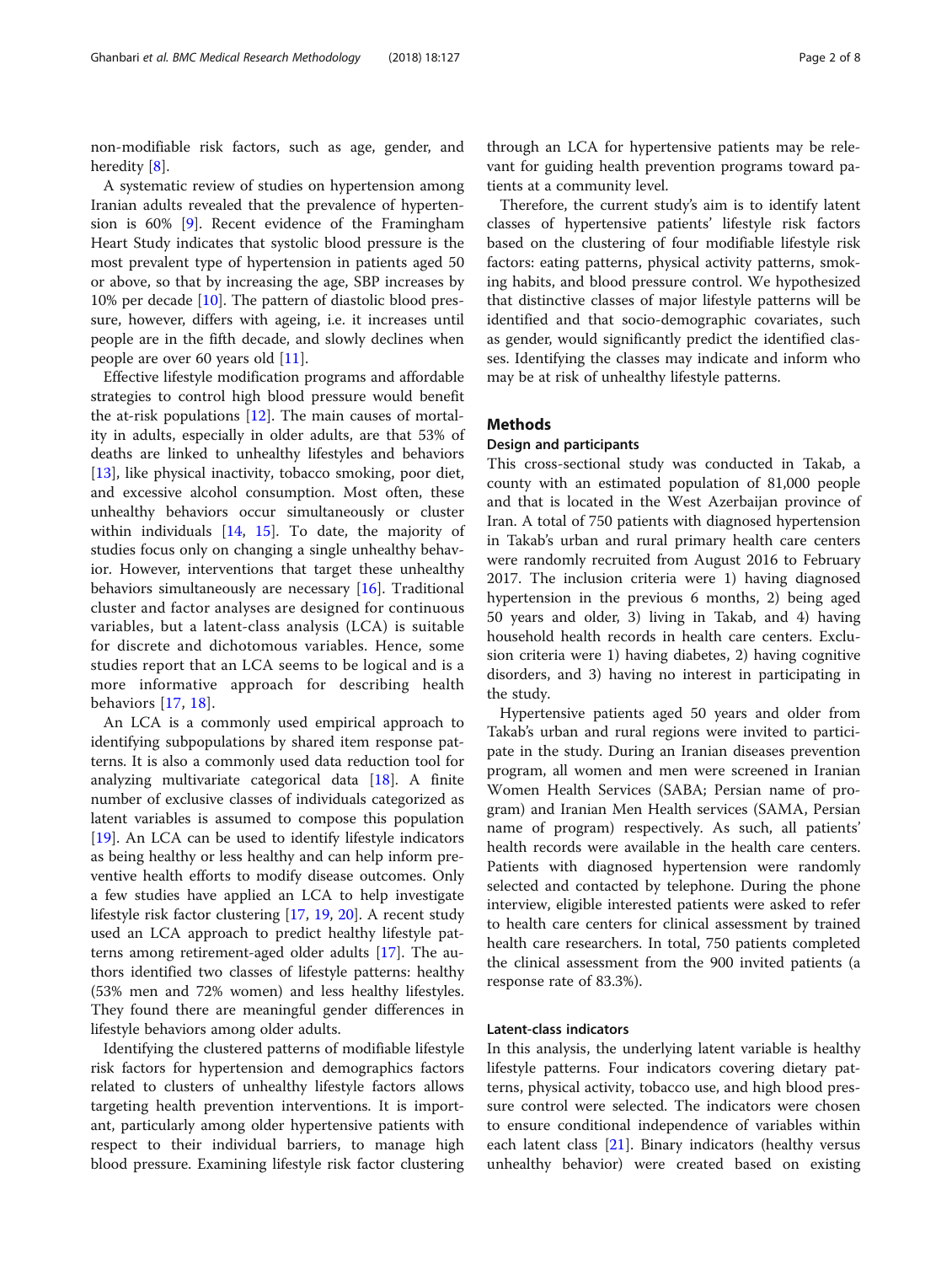recommendations, as described below. The four binary indicators resulted in 24 possible response patterns.

#### Dietary patterns

Dietary intake was measured using a 147-item food frequency questionnaire (FFQ) [[22\]](#page-6-0) originally developed for the Tehran Lipid and Glucose Study (TLGS, Research Institute for Endocrine Sciences in Iran). The FFQ is a Willett-format questionnaire that has been adapted to the Iranian context and that includes questions about average consumption and frequency of 147 food items during the past year.

The Dietary Approaches to Stop Hypertension (DASH) adherence score was calculated based on dietary information from the FFQ questionnaire. This was a composite score, composing of subscores from seven food and nutrient components (grains and legumes, fruits and vegetables, nuts and seeds, dairy, meat, fats, and sodium). A score of 0 to 1 was given to each component based on intake compared to the intake recommendation, yielding a maximum total score of seven. We considered having six or more DASH diet elements indicated a healthy DASH diet, having 4–5 DASH diet elements was an intermediate DASH diet, and having? 3 DASH diet element was a poor DASH diet [\[23\]](#page-7-0).

#### Physical activity

Walking, sitting, and engaging in moderate- and vigorous-intensity physical activities during the 7 days prior to the interview were measured using the International Physical Activity Questionnaire (IPAQ-short form), a well-validated questionnaire in Iran [[24\]](#page-7-0). The total physical activity score was calculated by summation of the duration (in minutes) and frequency (days) of walking and moderate-intensity and vigorousintensity activities. In the present analyses, we used the metabolic equivalent (MET) (kcal/kg-hour) to measure an activity's intensity and energy expenditure in kilocalories. The metabolic equivalent score of an activity done by a participant was calculated as the product of the activity's MET and duration. A participant's total metabolic equivalent score (METS) was calculated by summing the products across all activities. Total physical activity (PA) was classified based on METS into two subgroups: METS < 600 and METS? 600 [[25](#page-7-0)].

## Smoking

One question about smoking was included in the sociodemographic characteristics' section, and a binary variable for smoking was created (never smoked versus current and former smokers).

#### Hypertension control

According to the European Society of Hypertension and the European Society of Cardiology, a target of < 140/ 90 mmHg for hypertensive patients is recommended [\[16\]](#page-6-0).

### Anthropometric measurements

Blood pressure was measured with a mercury sphygmomanometer twice in the same arm after the individual seated at rest for  $10-15$  min [[1\]](#page-6-0). The individuals' weights—while the individuals were dressed in light clothing and without shoes—were measured using a calibrated scale (Seca, Hamburg, Germany model 8,811,021,658) to the nearest 0.1 kg. Height was measured without shoes using a stadiometer (Seca, Hamburg, Germany) to the nearest 0.1 cm  $[26]$  $[26]$  $[26]$ . The body mass index (BMI) was calculated by dividing one's individual's weight in kilograms by the square of one's height in meters [[27](#page-7-0)]. Waist circumference was measured to the nearest 0.1 cm with a measuring tape spanning the midpoint between the last rib and the iliac crest, with the subjects standing and breathing normally. Hip circumference was measured at the maximum level over light clothing using a nonstretchable tape measure, without any pressure against the body's surface. Measurements were recorded to the nearest 0.1 cm [\[28\]](#page-7-0).

#### Statistical analyses

An LCA is a latent categorical variable model, and it classifies homogeneous individuals. An LCA model was performed using 4 indicator variables: physical activity)2 response categories), dietary patterns (3 response categories), hypertension control (2 response categories), and smoking status (2 response categories) [[29](#page-7-0)].

The descriptive continuous variables were analyzed using a one-way analysis-of-variances, and categorical variables were analyzed using a Chi-square test. The LCA analyses were conducted by using a proc. LCA in SAS 9.2 software. The LCA outcomes include the number of latent classes, the probability of each indicator in each class, and the classification of individuals based on their most likely latent-class membership. Due to various iterations for the number of the latent variable's identified classes, and by comparing the observed response patterns' frequencies with the expected response patterns, the LCA determines the best model and calculates a statistic similar to  $\chi^2$ , called G2. Based on the G2 statistic, Akaike information criterion (AIC) and Bayesian information criterion (BIC) can be calculated for model selection. For all information criteria, a smaller value represents a more optimal balance of model fit and parsimony; thus, a model with the minimum AIC or BIC might be selected [\[30](#page-7-0)–[32\]](#page-7-0). For performing an LCA, four dichotomous observable variables (i.e., indicators) were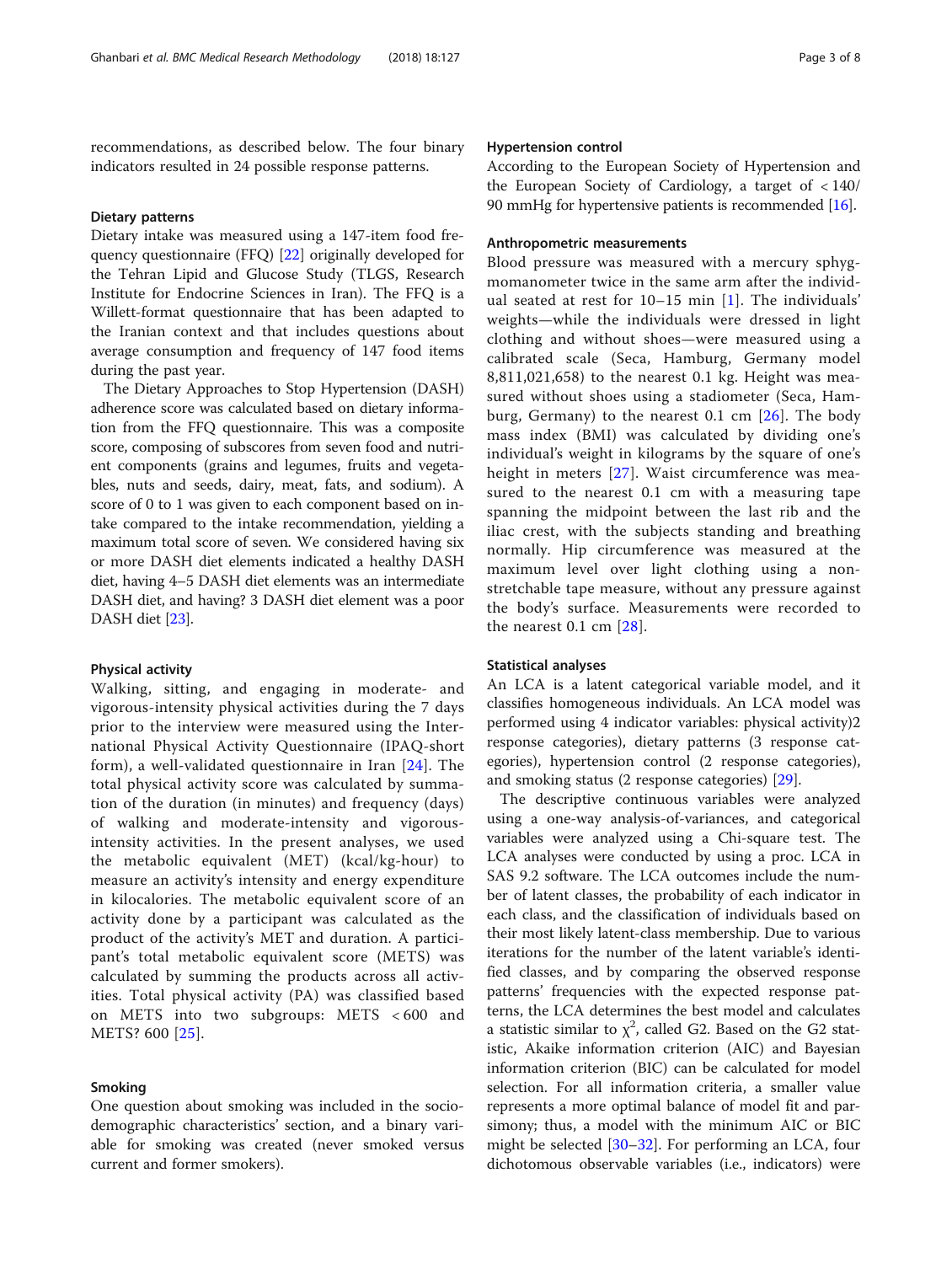used for assessing lifestyle behaviors as latent variables. After finalizing the model, an individual's age, marital status, and educational level were examined as covariates.

## Results

The participants' descriptive characteristics are presented in Table 1. The mean age of the hypertensive patients was 65.3 years ( $SD = 9.2$ ). Women were significantly younger than men (at  $63.3$  years  $[SD = 9.2]$  and 68 years  $[SD = 9.7]$ , respectively). The majority of participants were female (56.1%), illiterate (73.1%), and married (77.2%). Women were significantly less educated than men. The mean BMI was  $26.8 \text{ kg/m}^2$  (*SD* = 9.2). Women had a significantly greater BMI than men  $(27.5 \text{ kg/m}^2)$ and  $25.8$  kg/m<sup>2</sup>, respectively).

According to the task force for the arterial hypertension management of the European Society of Hypertension [[15\]](#page-6-0), about 43% of the participants had controlled hypertension. Based on the physical activity guideline, only 36.3% of the patients reached PA? 600 MET minutes/week; however, men had significantly higher PA levels than women. Also, only 8% of patients had the optimal adherence to DASH diet intake (having? 6 DASH elements).

#### Latent-class findings

The model-fit indices are shown in Table 2. Based on the four dichotomous indicators, there were 24 possible response patterns. We attempted to fit the LCA models with classes ranging from 1 to 5. For each LCA model, the G2, AIC, and BIC were computed (Table [3\)](#page-4-0). According to the model's indices and the model's results, we

Table 1 Descriptive characteristics of patients with hypertension

|                               | Men<br>$(n = 329)$<br>N (%)/mean [SD] | Women<br>$(n = 421)$<br>N (%)/mean [SD] | Total<br>$(n = 750)$<br>N (%)/mean [SD] | <i>p</i> -value |
|-------------------------------|---------------------------------------|-----------------------------------------|-----------------------------------------|-----------------|
| Age in years                  | 68 [9.7]                              | 63.3 [9.2]                              | 65.38 [9.2]                             | < .0001         |
| Education                     |                                       |                                         |                                         | < 0001          |
| <b>Illiterate</b>             | 195 (35.6%)                           | 353 (64.4%)                             | 548 (73%)                               |                 |
| Elementary                    | 122 (37.08%)                          | 65 (15.43%)                             | 187 (24.9%)                             |                 |
| High school<br>and university | 7(2.12%)                              | 2(0.47%)                                | $9(1.2\%)$                              |                 |
| Marital status                |                                       |                                         |                                         | .597            |
| Married                       | 257 (44.4%)                           | 322 (75.05%)                            | 579 (77.2%)                             |                 |
| Single                        | 72 (21.88%)                           | 99 (23.51%)                             | 171(22.8%)                              |                 |
| Body mass index               | 25.8 [3.8]                            | 27.5 [4.95]                             | 26.8 [4.6]                              | < 0001          |
| Systolic BP                   | 137.3 [15.2]                          | 137.8 [17.6]                            | 137.6 [16.6]                            | .680            |
| Diastolic BP                  | 85.2 [9.8]                            | 85.8 [11.3]                             | 85.5 [10.6]                             | .438            |
| WC                            | 94.2 [10.95]                          | 95.2 [13.7]                             | 94.8 [12.6]                             | .285            |

BP Blood pressure WC Waist circumference

Table 2 Comparison of LCA models with different latent classes based on model selection statistics

|   | No. LCA No. parameters Loglikelihood $G^2$ df AIC BIC<br>estimated |           |     |  |                                   | P-value |
|---|--------------------------------------------------------------------|-----------|-----|--|-----------------------------------|---------|
|   | 5                                                                  | $-1709.6$ |     |  | 22.65 18 32.65 55.75 232          |         |
| 2 | 11                                                                 | $-1783.4$ | 820 |  | 12 30.20 81.02 .769               |         |
| Β | 17                                                                 | $-1781.7$ |     |  | 4.89 6 38.89 117.43 557           |         |
| 4 | -23                                                                | $-1780.2$ | 188 |  | $0\quad 47.88\quad 154.14\quad -$ |         |

Df degrees of freedom, AIC Akaike information criterion, BIC Bayesian information criterion

concluded that a three latent-class model was appropriate for the patients. The results of the three LCA model showed that differences between the expected and observed response pattern frequency were not statistically significant ( $G2 = 4.89$ ,  $df = 6$ ,  $p = .557$ ).

Latent class membership and response probabilities for each indicator and covariates are summarized in Table [4](#page-4-0). The probability of membership in each latent class is shown in the first row of Table [4](#page-4-0). About 14.4% of hypertensive patients were categorized in the low-risk class (I), 54.6% in the intermediate-risk class (II), and 31.0% in the high-risk class (III) lifestyles. These probabilities form the basis for interpreting and labeling the latent classes.

The conditional probabilities of a "Yes" response to each risk behavior for lifestyle are listed in Table [4.](#page-4-0) The probability of a "No" response can be calculated by subtracting the item response probabilities from 1. Larger conditional probabilities are in bold to highlight the overall pattern. Latent class III was characterized by a high probability of responding "Yes" to nearly all of the risk-taking behaviors. Individuals in this latent class were likely to report that they had engaged in the study's listed risk-taking behaviors, including uncontrolled blood pressure (BP), inactivity, and adherence to? 3 DASH diet elements. In contrast, those in latent class I were likely to report not having smoked, maintaining a controlled BP, being inactive, and using more than six DASH diet elements.

The odds ratio indices of membership in each class compared to the first class—and associated with the independent variables are also listed in Table [4](#page-4-0). Membership in classes II and III increases with a one-year increase in age. Membership in classes II and III are also increased by being widowed or divorced. Membership in classes II and III are, however, decreased with a higher education.

## **Discussion**

This study provides new evidence about the lifestyle patterns of patients with hypertension and identified subgroups of older adults with respect to their patterns of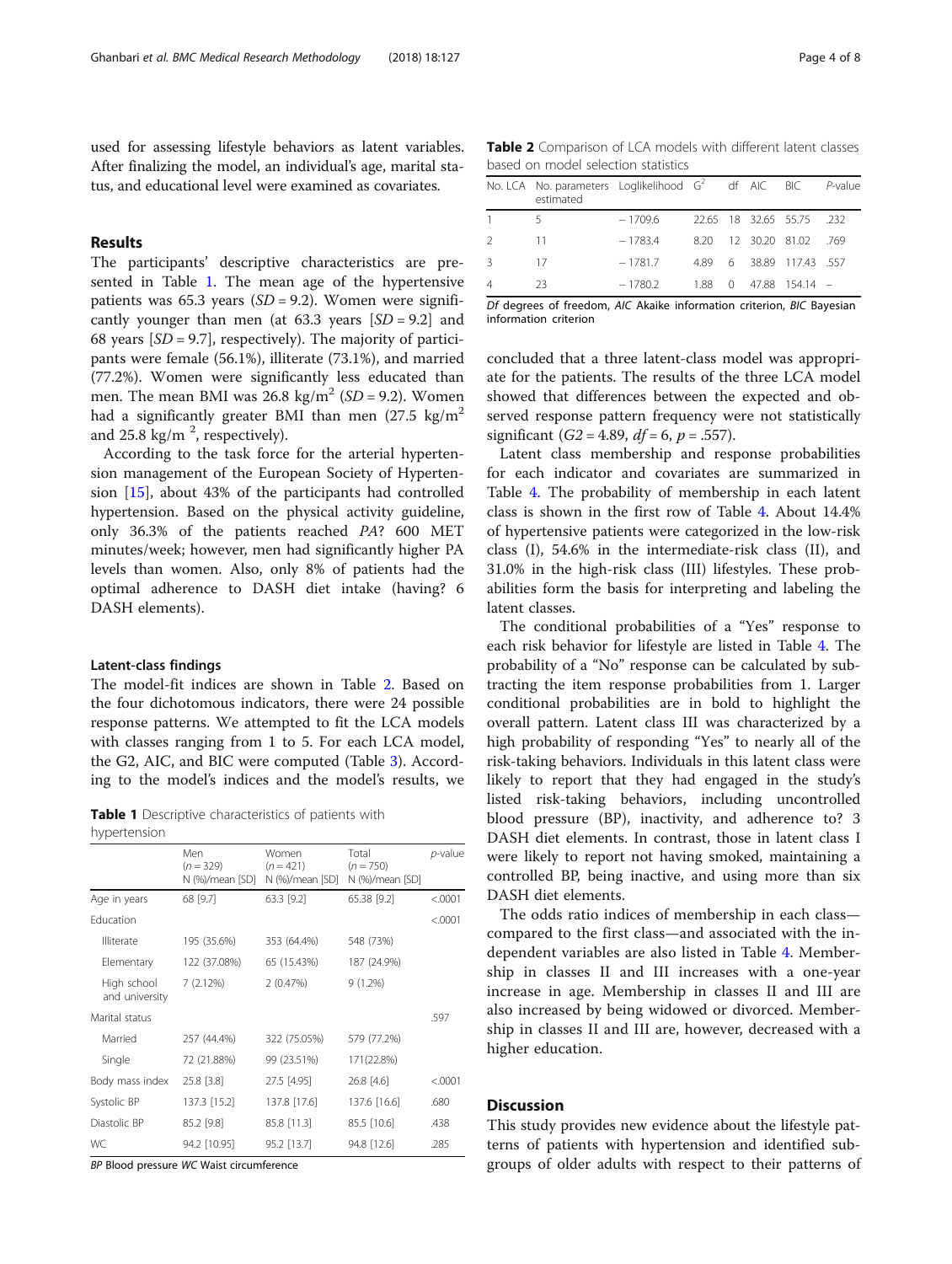<span id="page-4-0"></span>

| Table 3 Prevalence of each lifestyle behavior indicators used in the latent class analysis among patient with hypertension |  |
|----------------------------------------------------------------------------------------------------------------------------|--|
|                                                                                                                            |  |

| Items                               | Men<br>$(n = 329)$ | Women<br>$(n = 421)$ | Total<br>$(n = 750)$ | $p$ -value |
|-------------------------------------|--------------------|----------------------|----------------------|------------|
|                                     | $n$ yes $(\%)$     | $n$ yes $(\%)$       | $n$ yes $(\%)$       |            |
| Smoking                             | 108 (32.8%)        | 22 (5.22%)           | 130 (17.3%)          | < .0001    |
| Uncontrolled hypertension           | 241 (73.3%)        | 186 (44.2%)          | 427 (56.9%)          | .846       |
| PA < 600 MET-minutes/week           | 191 (58.1%)        | 287 (68.2%)          | 478 (63.7%)          | .004       |
| Dash based diet                     |                    |                      |                      | .209       |
| Having $\leq$ 3 dash elements (I)   | 80 (24.3%)         | 118 (28.02%)         | 198 (26.4%)          |            |
| Having 4-5 dash elements (II)       | 226 (68.7%)        | 264 (62.7%)          | 490 (65.3%)          |            |
| Having $\geq 6$ dash elements (III) | 23 (7%)            | 39 (9.3%)            | 62 (8.3%)            |            |

PA Physical activity, MET metabolic equivalent score

eating, smoking, maintaining physical activity, and ensuring hypertension control. The findings suggest a divergence in risk behaviors within hypertensive patients.

Four primary results are evident from this research. First, we identified three distinct profiles of hypertensive patients' lifestyle conditions, including a low-risk lifestyle (14.4%), an intermediate-risk lifestyle (54.6%),

Table 4 The three latent classes model of lifestyle behaviors and its covariates among patients with hypertension

|                                        | Low risk lifestyle - Intermediate risk<br>Class I | lifestyle - Class II | High risk<br>lifestyle -<br>Class III |
|----------------------------------------|---------------------------------------------------|----------------------|---------------------------------------|
| Latent class prevalence                | 0.144                                             | 0.546                | 0.310                                 |
| Items                                  |                                                   |                      |                                       |
| Smoking                                |                                                   |                      |                                       |
| N <sub>o</sub>                         | 1.000                                             | 0.781                | 0.827                                 |
| Yes                                    | 0.000                                             | 0.219                | 0.173                                 |
| Hypertension un-controlled             |                                                   |                      |                                       |
| No                                     | 1.000                                             | 0.347                | 0.313                                 |
| Yes                                    | 0.000                                             | 0.653                | 0.687                                 |
| Physical inactivity                    |                                                   |                      |                                       |
| No                                     | 0.408                                             | 0.367                | 0.334                                 |
| Yes                                    | 0.592                                             | 0.633                | 0.666                                 |
| Nutrition status                       |                                                   |                      |                                       |
| Having $\geq$ 6 dash<br>elements (III) | 0.046                                             | 0.000                | 0.245                                 |
| Having 4-5 dash<br>elements (II)       | 0.735                                             | 1.000                | 0.005                                 |
| Having $\leq$ 3 dash<br>elements (I)   | 0.219                                             | 0.000                | 0.750                                 |
| Covariates (odds ratio)                |                                                   | <b>OR</b>            | <b>OR</b>                             |
| Age (p 0.033)                          | Ref                                               | 1.12                 | 1.12                                  |
| Marital status (single)<br>(p.089)     | Ref                                               | 7.23                 | 5.18                                  |
| Education ( $p$ 0.009)                 | Ref                                               | 7.14                 | 0.77                                  |

and a high-risk lifestyle (31%). Second, class III was distinguished as high-risk class for lifestyle of hypertensive patients. Overall, hypertensive patients in class I are people with controlled BP (100%) and who do not smoke cigarettes (100%), who are not inactive (41%), and who use 4–5 DASH diet elements (73%). Third, hypertensive patients in class II are people with un-controlled BP (65%) and who smoke cigarettes (22%), are inactive (63%), and use 4–5 DASH diet elements (100%). Fourth, hypertensive patients in class III are people with un-controlled BP (68.7%) and who smoke cigarettes (17%), are inactive (66%), and use fewer than three DASH diet elements (75%).

The three profiles of hypertensive patients' conditions for lifestyle and behavioral risk factors suggest the need to treat common patterns of patients with hypertension simultaneously, thereby improving efficiency and cost-effective interventions. In two classes, most of the patients tended to have un-controlled hypertension and did not adhere to their medicines. Targeting high BP delivery services and more frequent and opportunistic BP testing are needed by the health care workforce, including primary care physicians, pharmacists, nurses, and other allied health professionals, as well as in primary health care settings [\[33\]](#page-7-0). Also, our results suggest a recommendation that regular screening and surveillance programs should be tailored and developed for older adult hypertensive patients.

It seems that for the control of hypertension among older adult patients, the fragmentation of health care for patients according to their lifestyle classifications appears to be an important contributor. To bring hypertension under control, simultaneous efforts focused on educating patients and providers about hypertension [\[34](#page-7-0)], developing efficacious primary and secondary prevention, and implementing lifestyle change interventions in people at elevated risk can help reduce a large proportion of mortalities related to hypertension [\[35](#page-7-0)].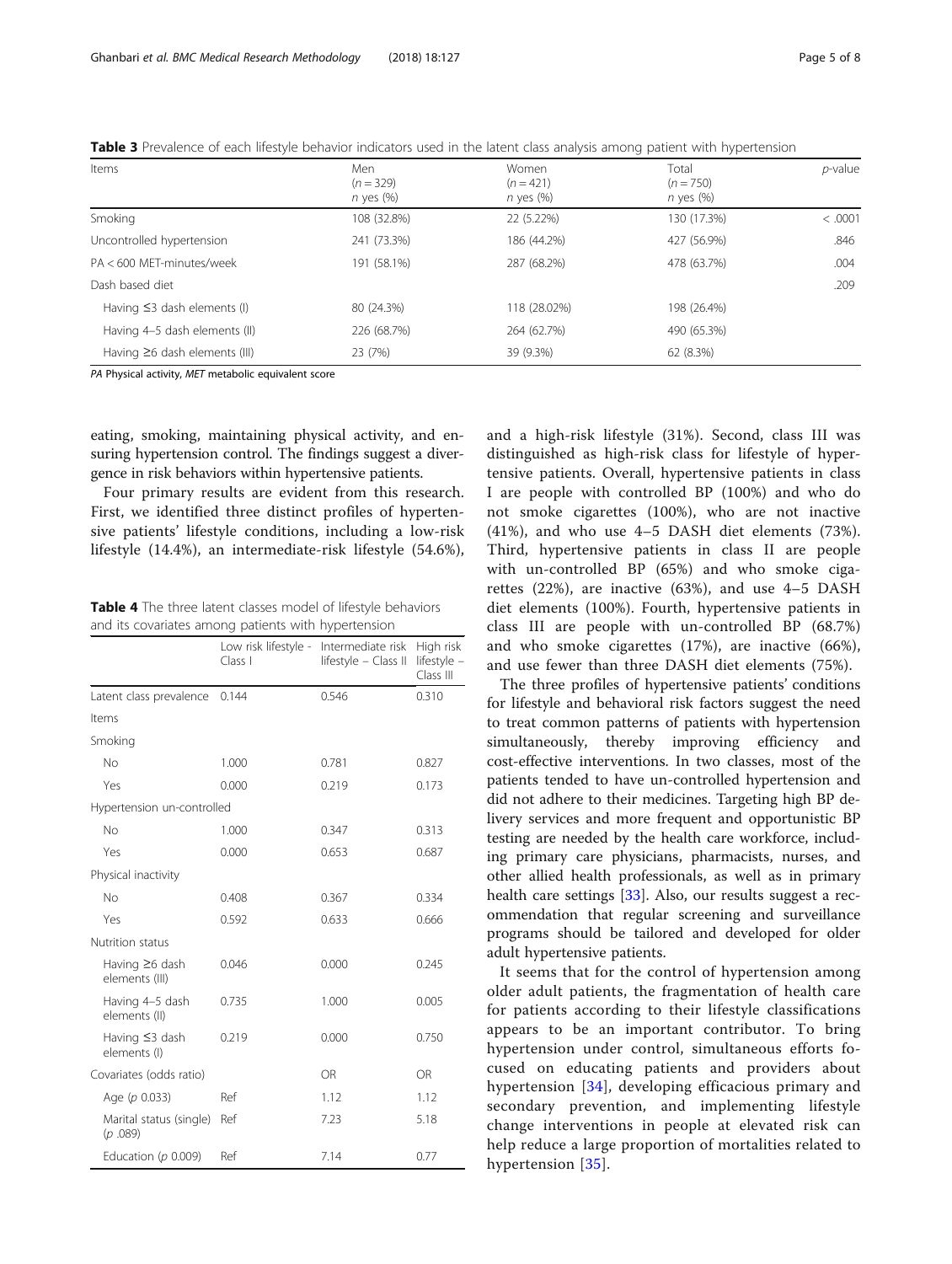According to our results, a clear distinction between groups was evident, particularly with respect to dietary patterns, physical activity, and hypertension control. Class I was distinguished from class II and class III as being the low-risk lifestyle with optimal BP control. Respondents who belong to class I tend to control their BP by medications and optimum diets and avoid smoking. Therefore, the probability of reaching recommended BP control was low in both classes II and III. The dietary indicators showed similar probabilities in classes I and II for having 4–5 DASH diet elements. Overall, regardless of latent-class analysis, the probability of reaching the recommended DASH diet intake was low across the whole sample. Södergren et al. [[17\]](#page-6-0) identified two classes of lifestyle when they used latent-class lifestyle modeling among older adults. They concluded that fruit intake was a good indicator distinguishing the "healthier" class, whereas consumption of vegetables and fast food (by women) could not clearly distinguish older adults in the other two classes. This is consistent with our data, showing an overall low consumption of vegetables and fruits compared with the recommended level among older adults. Similar results were obtained by Sodergren et al. [[36\]](#page-7-0). DASH diet is the most effective diet for hypertension control and emphasizes fruits, vegetables, whole grains, low-fat dairy products, and products reduced in fat and cholesterol, with a low intake of red meat [[37,](#page-7-0) [38](#page-7-0)].

Though less than one-fifth of the patients belonged to class I, they had relatively more probability of engaging in healthy behaviors related to hypertension control. For example, they have kept their blood pressure under control, adhered more to a DASH-style diet, and did not smoke. However, the vast majority of the participants had a lower probability of achieving the recommended level of physical activity. In particular, all of the groups shared similarly high probabilities of inadequate physical activity. Physical activity is commonly recommended as an important lifestyle modification that may aid in hypertension prevention [[39](#page-7-0), [40](#page-7-0)]. Studies have shown that physical activity is a main predictor of progression from prehypertension to hypertension [[41](#page-7-0)]. Whelton et al. found that exercise produces substantial improvements in systolic and diastolic blood pressure among older adults [[42](#page-7-0)]. They also suggested that body composition improvements from physical activity are associated with BP reductions and improve cardiovascular health in older adults. A recent meta-analysis of 27 randomized trials documented a 4-mmHg reduction in systolic BP among older and middle-aged adults from an aerobic exercise intervention. Indeed, our findings are consistent with the physical activity guidelines that exercise

of 30 min or more per day might reduce or control hypertension [\[36](#page-7-0), [42\]](#page-7-0).

It seems that clustering and identifying co-occurrence risk behaviors of an at-risk population may help prevent and lead to co-change, which is one of the most effective approaches in preventing high-risk behaviors [\[21](#page-6-0)].

It can be expected that older adult patients encounter multiple challenges and barriers to performing exercise and physical activity. In a study by Moschny et al., poor health emerged as the most important barrier to sufficient physical activity, and low perceived physical abilities were strongly associated with lower physical activity among older adults [\[43\]](#page-7-0).

The majority of the participants in our study were illiterate, and a higher proportion of respondents did not adhere to the pattern of healthy lifestyles and physical activities. The results suggest that having a higher education level decreases the risk of membership in classes II and III. Consistent with our results, Baker et al. found that higher education was related to belonging to the healthiest class (2011) [\[44\]](#page-7-0). It can be concluded that lower education is associated with an unhealthy lifestyle pattern. Also, a 1 year increase in age increases the risk of membership from latent class I to class II and class III. Similarly, being married decreases the risk of membership in classes II and III seven times compared to divorced or widowed patients. Studies about healthy behavior by marital status has consistently identified that single individuals generally report poor health and have a higher mortality risk than their married counterparts [\[45\]](#page-7-0).

To our knowledge, no research has investigated lifestyle pattern among hypertensive patients. However, one limitation of our study is that smoking as a criterion for clustering might not be a good indicator for predicting behavioral patterns in patients. Also, alcohol consuming among Iranian population is not possible to measure because people will not reply in a reliable and trustworthy way. Furthermore, it might be interesting for future studies to include other factors related to hypertension, like alcohol use.

#### Conclusions

Because behaviors often occur simultaneously within an individual, a latent-class approach might help cluster co-occurrence risk behaviors and focus on interventions targeting the several healthy behaviors among high-risk patients. The LCA assists investigators in identifying simple, latent-class patterns within complicated observed categorical indicators. Our study considers the subgrouping of an older adult patient sample into three classes. Results show a considerable percentage of patients in particular have uncontrolled hypertension. In addition, we found that marital status is more likely to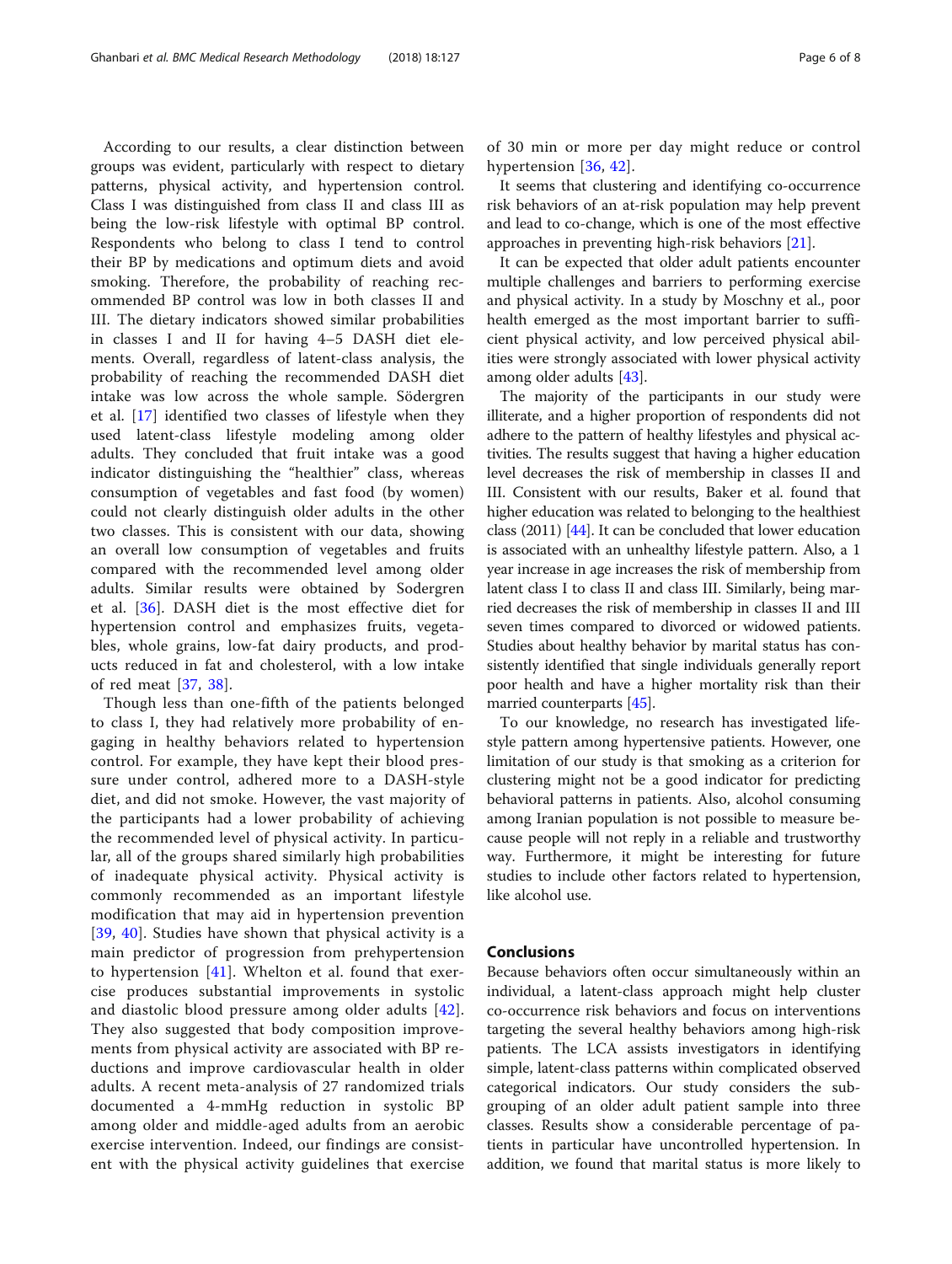<span id="page-6-0"></span>be a preventive factor for unhealthy behavior. These analyses provide important insights into how we might target lifestyle-promoting strategies among older adult hypertensive patients. However, more research is needed to understand the modifiable determinants of these behavioral patterns so proper services can perform.

#### Abbreviations

BMI: Body mass index; DASH: Dietary approaches to stop hypertension; FFQ: Food frequency questionnaire; IPAQ: International physical activity questionnaire; LCA: Latent class analysis; MET: Metabolic equivalent; PA: Physical activity

#### Acknowledgments

This manuscript originated from a MSc. thesis (IR.TBZMED.REC.1395.13) by JG, Department of Health Education and Promotion, faculty of Health, Tabriz, Iran. We are grateful to Tabriz University of Medical Sciences for providing facilities for the study. We wish to thank Urmia University of Medical Sciences for its support for the project. This study was not funded by special institutes.

#### Funding

There is no funding resource.

#### Availability of data and materials

The data collection tools and datasets generated and/or analyzed during the current study are available from the corresponding author on reasonable request.

#### Authors' contributions

JG was the main investigator, collected the data, and wrote the first draft. LJ was the study's supervisor and contributed to all aspects of the study and provided the final manuscript. AMA conducted the analysis, and MAF provided DASH diet categorization. JA have helped and consulted us in data gathering process. KP contributed substantially to the data interpretation and critically revised the final article for important intellectual content. All authors read and approved the paper.

#### Ethics approval and consent to participate

The study was approved by the Ethics Committee of Tabriz University of Medical Sciences (IR.TBZMED.REC.1395.13). All participants gave written informed consent. The data and material is available.

#### Consent for publication

Not applicable.

#### Competing interests

The authors declare no conflicts of interest.

#### Publisher's Note

Springer Nature remains neutral with regard to jurisdictional claims in published maps and institutional affiliations.

#### Author details

<sup>1</sup>Health Education and Health Promotion Department, School of Public Health, Tabriz University of Medical Sciences, Tabriz, Iran. <sup>2</sup>Epidemiology and Biostatistics Department, School of Public Health, Tabriz University of Medical Sciences, Tabriz, Iran. <sup>3</sup>Tabriz Health Services Management Research Center, Tabriz University of Medical Sciences, Tabriz, Iran. <sup>4</sup>Drug Applied Research Center, Nutrition Research Center, Department of Community Nutrition, Tabriz University of Medical Sciences, Tabriz, Iran. <sup>5</sup>Department of Public Health, Health and Paramedical Faculty, Urmia University of Medical Sciences, Nazlou Campus, Urmia, Iran. <sup>6</sup>Department of Communication Sciences, Faculty of Political and Social Sciences, imec-mict-Ghent University, Ghent, Belgium.

#### Received: 5 December 2017 Accepted: 2 November 2018 Published online: 12 November 2018

#### References

1. Chobanian AV, Bakris GL, Black HR, Cushman WC, Green LA, Izzo JL Jr, Jones DW, Materson BJ, Oparil S, Wright JT Jr. The seventh report of the joint

national committee on prevention, detection, evaluation, and treatment of high blood pressure: the JNC 7 report. Jama. 2003;289:2560–71.

- 2. Oparil S, Carter BL, Cushman WC, Dennison-Himmelfarb C, Handler J, Lackland DT, LeFevre ML, MacKenzie TD, Ogedegbe O, Smith SC. 2014 Evidence-Based Guideline for the Management of High Blood Pressure in Adults. 2014;311(5):507-20.
- 3. Danaei G, Finucane MM, Lin JK, Singh GM, Paciorek CJ, Cowan MJ, Farzadfar F, Stevens GA, Lim SS, Riley LM. National, regional, and global trends in systolic blood pressure since 1980: systematic analysis of health examination surveys and epidemiological studies with 786 country-years and 5 4 million participants. Lancet. 2011;377:568–77.
- 4. Chockalingam A, Campbell NR, Fodor JG. Worldwide epidemic of hypertension. Can J Cardiol. 2006;22:553–5.
- 5. Malekzadeh MM, Etemadi A, Kamangar F, Khademi H, Golozar A, Islami F, Pourshams A, Poustchi H, Navabakhsh B, Naemi M. Prevalence, awareness and risk factors of hypertension in a large cohort of Iranian adult population. J Hypertens. 2013;31:1364.
- 6. Weitzman D, Goldbourt U. The significance of various blood pressure indices for long-term stroke, coronary heart disease, and all-cause mortality in men. Isr Ischemic Heart Dis Stud. 2006;37:358–63.
- 7. Stocks T, Van Hemelrijck M, Manjer J, Bjørge T, Ulmer H, Hallmans G, Lindkvist B, Selmer R, Nagel G, Tretli S, et al. Blood pressure and risk of Cancer incidence and mortality in the metabolic syndrome and Cancer project. Hypertension. 2012;59:802–10.
- Deaton C, Froelicher ES, Wu LH, Ho C, Shishani K, Jaarsma T. The global burden of cardiovascular disease. Eur J Cardiovasc Nurs. 2011; 1(10):S5–13.
- 9. Rezazadehkermani M. Epidemiology and heterogeneity of hypertension in Iran: a systematic review. Arch Iran Med. 2008;11:444–52.
- 10. Franklin SS, Gustin W, Wong ND, Larson MG, Weber MA, Kannel WB, Levy D. Hemodynamic patterns of age-related changes in blood pressure. Circulation. 1997;96:308–15.
- 11. Franklin SS, Larson MG, Khan SA, Wong ND, Leip EP, Kannel WB, Levy D. Does the relation of blood pressure to coronary heart disease risk change with aging? Circulation. 2001;103:1245–9.
- 12. Chobanian AV, Bakris GL, Black HR, Cushman WC, Green LA, Izzo JL Jr, et al. The seventh report of the joint national committee on prevention, detection, evaluation, and treatment of high blood pressure: the JNC 7 report. JAMA. 2003;289(19):2560–71.
- 13. Ford ES, Zhao G, Tsai J, Li C. Low-risk lifestyle behaviors and all-cause mortality: findings from the National Health and nutrition examination survey III mortality study. Am J Public Health. 2011;101:1922–9.
- 14. Poortinga W. The prevalence and clustering of four major lifestyle risk factors in an English adult population. Prev Med. 2007;44:124–8.
- 15. Kvaavik E, Batty GD, Ursin G, Huxley R, Gale CR. Influence of individual and combined health behaviors on total and cause-specific mortality in men and women: the United Kingdom health and lifestyle survey. Arch Intern Med. 2010;170:711–8.
- 16. Mancia G, Fagard R, Narkiewicz K, Redon J, Zanchetti A, Böhm M, Christiaens T, Cifkova R, De Backer G, Dominiczak A. 2013 ESH/ESC guidelines for the management of arterial hypertension: the task force for the Management of Arterial Hypertension of the European Society of Hypertension (ESH) and of the European Society of Cardiology (ESC). Blood Press. 2013;22:193–278.
- 17. Laska MN, Pasch KE, Lust K, Story M, Ehlinger E. Latent class analysis of lifestyle characteristics and health risk behaviors among college youth. Prev Sci. 2009;10:376–86.
- 18. Lanza ST, Flaherty BP, Collins LM. Latent class and latent transition analysis. In: Handbook of psychology; 2003.
- 19. Funderburk JS, Maisto SA, Sugarman DE, Wade M. The covariation of multiple risk factors in primary care: a latent class analysis. J Behav Med. 2008;31:525–35.
- 20. Huh J, Riggs NR, Spruijt-Metz D, Chou C-P, Huang Z, Pentz M. Identifying patterns of eating and physical activity in children: a latent class analysis of obesity risk. Obesity (Silver Spring, Md). 2011;19:652–8.
- 21. Scotto Rosato N, Baer JC. Latent class analysis: a method for capturing heterogeneity. Soc Work Res. 2012;36:61–9.
- 22. Esfahani FH, Asghari G, Mirmiran P, Azizi F. Reproducibility and relative validity of food group intake in a food frequency questionnaire developed for the Tehran lipid and glucose study. J Epidemiol. 2010;20: 150–8.